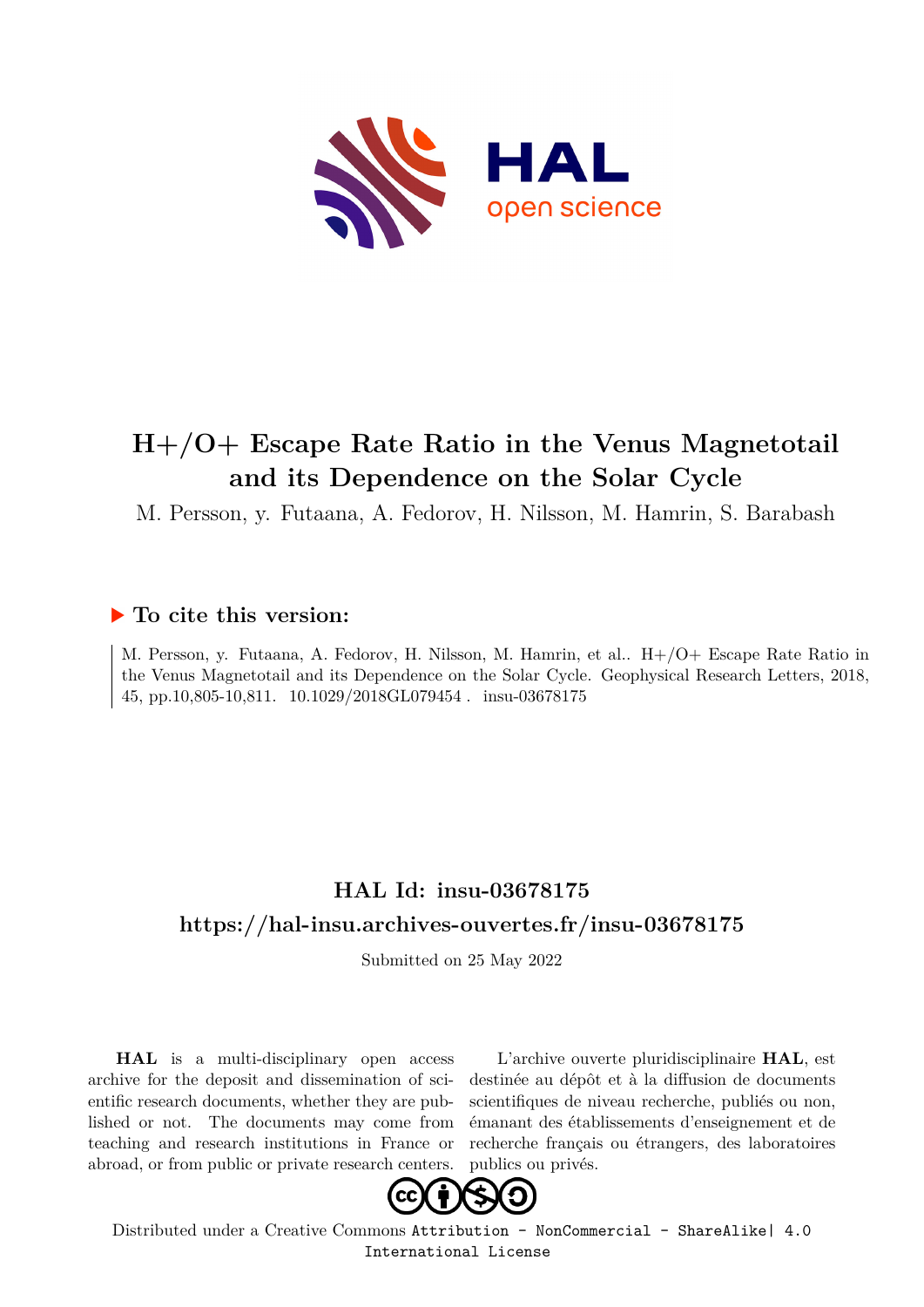

## **[Geophysical Research Letters](http://onlinelibrary.wiley.com/journal/10.1002/(ISSN)1944-8007)**

## **RESEARCH LETTER**

[10.1029/2018GL079454](http://dx.doi.org/10.1029/2018GL079454)

#### **Key Points:**

- $\cdot$  The escape rate of O<sup>+</sup> is almost stable over the solar cycle, while  $H^+$  escape rate decreases by a factor of 3.6 from solar minimum to maximum
- The  $H^+/O^+$  escape rate ratio decreases from 2.6 at solar minimum to 1.1 at solar maximum
- The historic escape rate has presumably been below the stoichiometric ratio of water

**Correspondence to:** M. Persson,

[moa.persson@irf.se](mailto:moa.persson@irf.se)

#### **Citation:**

Persson, M., Futaana, Y., Fedorov, A., Nilsson, H., Hamrin, M., & Barabash, S.  $(2018)$ . H $<sup>+</sup>/O<sup>+</sup>$  escape rate ratio in the</sup> Venus magnetotail and its dependence on the solar cycle. *Geophysical Research Letters*, *45*, 10,805–10,811. [https://doi.](https://doi.org/10.1029/2018GL079454) [org/10.1029/2018GL079454](https://doi.org/10.1029/2018GL079454)

Received 4 JUL 2018 Accepted 2 OCT 2018 Accepted article online 11 OCT 2018 Published online 16 OCT 2018

©2018. The Authors.

This is an open access article under the terms of the Creative Commons Attribution-NonCommercial-NoDerivs License, which permits use and distribution in any medium, provided the original work is properly cited, the use is non-commercial and no modifications or adaptations are made.

## H+/O+ Escape Rate Ratio in the Venus Magnetotail and its Dependence on the Solar Cycle

**M. Persson1,2 , Y. Futaana<sup>1</sup> [,](http://orcid.org/0000-0002-7056-3517) A. Fedorov<sup>3</sup> , H. Nilsson<sup>1</sup> , M. Hamrin2 , and S. Barabash<sup>1</sup>**

<sup>1</sup>Swedish Institute for Space Physics, Kiruna, Sweden, <sup>2</sup>Department of Physics, Umeå University, Umeå, Sweden, <sup>3</sup>IRAP, CNRS, Toulouse, France

**Abstract** A fundamental question for the atmospheric evolution of Venus is *how much water-related material escapes from Venus to space*. In this study, we calculate the nonthermal escape of H<sup>+</sup> and O<sup>+</sup> ions through the Venusian magnetotail and its dependence on the solar cycle. We separate 8 years of data obtained from the ion mass analyzer on Venus Express into solar minimum and maximum. The average escape of H<sup>+</sup> decreased from 7.6  $\cdot$  10<sup>24</sup> (solar minimum) to 2.1  $\cdot$  10<sup>24</sup> s<sup>-1</sup> (solar maximum), while a smaller decrease was found for O<sup>+</sup>: 2.9  $\cdot$  10<sup>24</sup> to 2.0  $\cdot$  10<sup>24</sup> s $^{-1}$ . As a result, the H<sup>+</sup>/O<sup>+</sup> flux ratio decreases from 2.6 to 1.1. This implies that the escape of hydrogen and oxygen could have been below the stoichiometric ratio of water for Venus in its early history under the more active Sun.

**Plain Language Summary** An open issue for the atmospheric evolution of Venus is how the presumably large water content was lost. In this study, we use 8 years of data collected by the ion mass analyzer instrument onboard Venus Express. We investigate the escape of hydrogen  $H^+$  and oxygen O<sup>+</sup> ions, the components of water, from the Venusian atmosphere to space. If water is escaping from Venus entirely as ions, the hydrogen-to-oxygen ratio should be close to 2. We find that the ratio of H $^+$ /O $^+$  ion escape is 2.6 for the solar minimum period, while the escape is close to 1-to-1 for solar maximum, when the Sun is more active. Thus, Venus is currently on average losing water as ions from its atmosphere. However, in the early history of the solar system, when the Sun was in an even more active state, the escape ratio was probably below the water ratio. This implies that the oxygen did not enrich the atmosphere and surface, and instead hydrogen remained in the Venusian system over its history.

## **1. Introduction**

Today, the Venusian atmosphere is very arid, mostly containing carbon dioxide. However, observations of the deuterium-to-hydrogen ratio and surface properties indicate that Venus had water in its atmosphere billions of years ago, which must have been lost through its history (Donahue et al., 1997; Ingersoll, 1969; Taylor et al., 2018, and references therein). In addition, in the current state the surface temperature and water content of the lower atmosphere is considered to be stable (Taylor & Grinspoon, 2009). This suggests that the atmosphere is presently in an equilibrium state: That is, sources of water may be either outgassing from the surface or comet impacts (Grinspoon, 1993), while losses of water are mainly through either diffusion to the surface or escape to space.

Albarède (2009) suggests that water in the Venusian atmosphere was dragged into the mantle by early plate tectonics, which should have created a water-rich mantle similar to what is observed at Earth. However, currently no measurements have shown if this is the case. On the other hand, Gillmann and Tackley (2014) suggest that the high surface pressure at the surface does not allow for a large outgassing process, whereas the diffusion of volatiles into the surface material is also limited. They thus conclude that the diffusion of oxygen into the surface materials of Venus cannot account for the loss of water content in the Venusian atmosphere.

Thermal escape to space, including hydrodynamic escape where heating of the atmosphere expands it and allows the upper atmospheric particles to escape, is considered to be an important process for the early atmosphere of Venus, but not to a large extent today (Kasting & Pollack, 1983). Wordsworth and Pierrehumbert (2013) suggest that the current  $CO<sub>2</sub>$ -rich atmosphere emits an equal amount of energy to the absorbed solar extreme ultraviolet (EUV) radiation energy through  $CO<sub>2</sub>$  emission in the upper atmosphere. However, in the younger solar system, the solar EUV radiation could have been as much as

<u>.എ</u>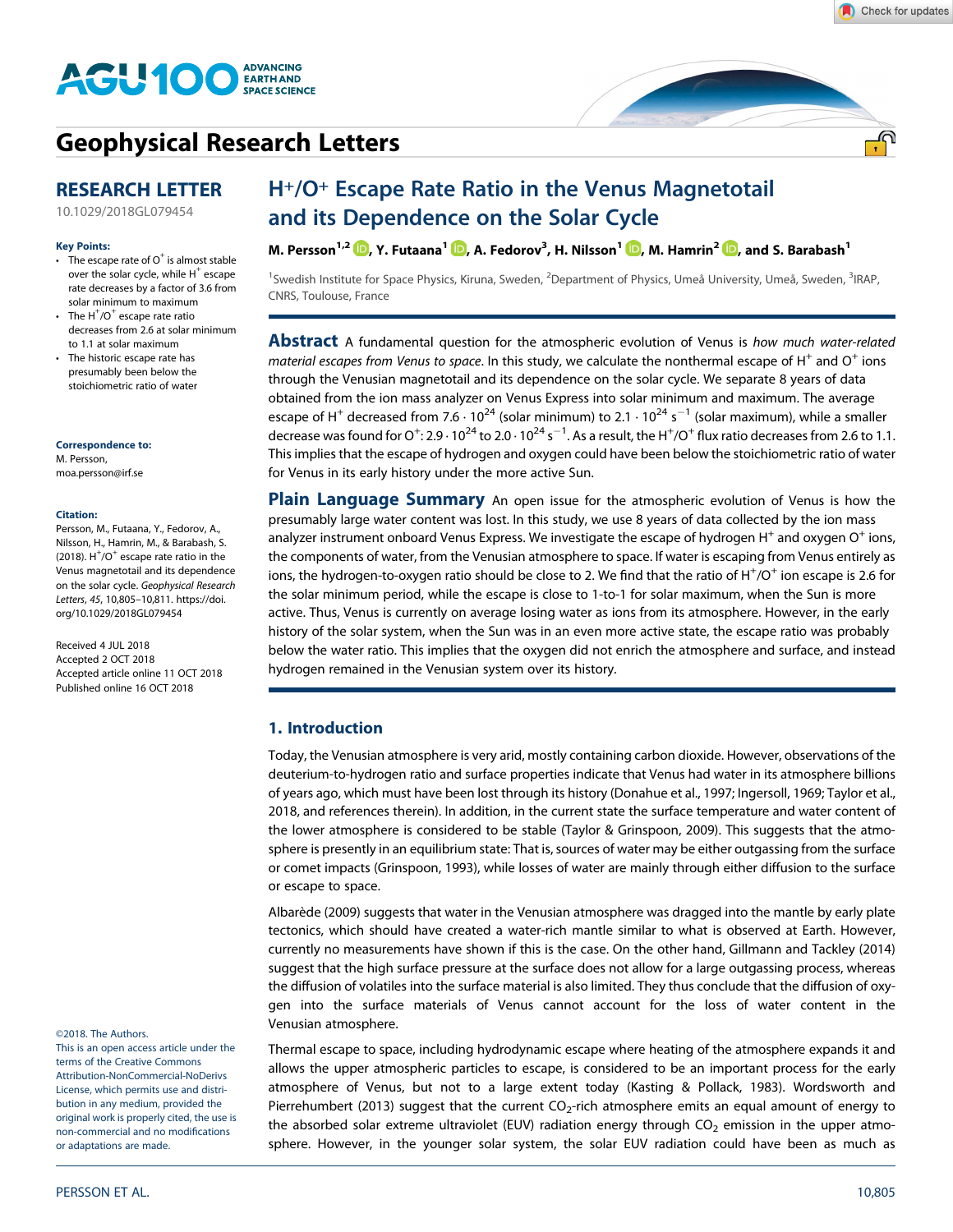



**Figure 1.** The ratio of  $H^+$  and  $O^+$  escaping fluxes from previous studies, together with the time period used for each respective study. The result of this study is also depicted (see section 3 for details). The gray curve is the monthly average sunspot number [\(http://www.sidc.be/SILSO/](http://www.sidc.be/SILSO/)).

100–1,000 times stronger than today (Ribas et al., 2005). This would have heated the atmosphere considerably, allowing for a significant hydrodynamic escape of hydrogen and leading to oxygen escape via a drag force (Gillmann & Tackley, 2014; Wordworth & Pierrehumbert, 2013).

If most of the water had escaped to space via hydrodynamic escape during an early phase, the subsequent long evolutionary escape of water to space would be very low and not have a significant effect on the loss of water. However, the deuterium-to-hydrogen ratio in the atmosphere indicates a fractionated long-term escape, where the lighter hydrogen escaped at a larger rate than the heavier deuterium (Donahue et al., 1997). In addition, current measurements and models suggest a large nonthermal escape of atmospheric particles to space (see reviews by Lammer et al., 2006; Futaana et al., 2017). The nonthermal processes are thought to be important at Venus, where the conductive ionosphere interacts directly with the solar wind due to the lack of an intrinsic magnetic dipole field. Ions produced by solar EUV radiation in the exosphere are exposed to the solar

wind and are thus "picked up" by the motional electric field and can escape the planet (Luhmann et al., 2004). Additionally, ions produced inside the ionosphere are accelerated by the polar wind electric field, created by the separation of the lighter electrons and the heavier ions, and can escape (Hartle & Grebowsky, 1990). The "draped" pattern of the magnetic field in the magnetotail also accelerates ions downtail where they escape (Barabash, Fedorov, et al., 2007; Dubinin et al., 2011). Moreover, photochemical reactions can provide energies above escape velocity for hydrogen but are not enough for oxygen escape (McElroy et al., 1982).

The main escaping species are O and H, in both neutral and ionized states (Lammer et al., 2006). If water escaped to space during the long history of Venus, H and O are expected to escape in a ratio of 2, the stoichiometric ratio of water. If the ratio is larger than 2, as found for Mars (Lammer et al., 2003), we would expect other processes, like thermal escape, to be more important. Indeed, studies using theoretical models suggest that the current average escape rate ratio is close to 2 (Lammer et al., 2006).

In this study, we investigate the escape rate ratio of  $H^+$  and  $O^+$  through the Venusian magnetotail, which is one of the major escape channels for nonthermal processes. Here we define the escape rate as the total net loss of each ion (*Qs*) through the magnetotail

$$
Q_s = \int_A -F_{x,s}dA,\tag{1}
$$

where *Fx*,*<sup>s</sup>* is the net escaping ion flux in the magnetotail (*x* axis points from Venus to the Sun), *A* is the cross section of escaping flow in the perpendicular plane to *x*, and *s* represents the species (H<sup>+</sup> or O<sup>+</sup>). The ratio is calculated as  $Q_{H+}/Q_{O+}$ . Note that the negative (positive)  $F_x$  is the outflowing (Venusward) flux and all the data are used.

The *Q*H+/*Q*O+ ratio in the Venusian magnetotail has been calculated in several previous studies using data from different time periods recorded by the Analyzer of Space Plasmas and EneRgetic Atoms (ASPERA-4) package onboard the Venus Express (VEx) spacecraft (Figure 1). Using data from 33 orbits between May to December 2006, Barabash, Fedorov, et al. (2007) calculated *Q*H+/*Q*O+ = 1.9. Later, Fedorov et al. (2011) updated the study using the time period from May 2006 to December 2007. They found escape rates of  $Q_{H+}$  = 7.1  $\cdot$  10<sup>24</sup> s<sup>-1</sup> and  $Q_{O+}$  = 2.7  $\cdot$  10<sup>24</sup> s<sup>-1</sup>, with an accuracy estimated to be a factor 2, which gives an escape rate ratio of 2.6. Using a slightly different method and a longer time period between 2006 and 2009, Lundin (2011) calculated the escape rates to be  $Q_{H+} = 3.9 \cdot 10^{25} \text{ s}^{-1}$  and  $Q_{O+} = 1.2 \cdot 10^{25} \text{ s}^{-1}$ , giving a ratio of 3.3. Nordström et al. (2013) investigated effects of using different methods from data between May 2006 and December 2009 and found an average escape rate of  $Q_{H+} = (14 \pm 2.6) \cdot 10^{24} \text{ s}^{-1}$  and  $Q_{O+}$  = (5.2  $\pm$  1.0)  $\cdot$  10<sup>24</sup> s<sup>-1</sup>, giving a ratio of 2.7. Overall, all ratios are close to or slightly higher than the stoichiometric ratio of water. However, all these studies were made using the solar minimum period (Figure 1). In our study, we extend these studies by using all available data from VEx during 2006–2014 to clarify the escape rate ratio dependence on the solar cycle.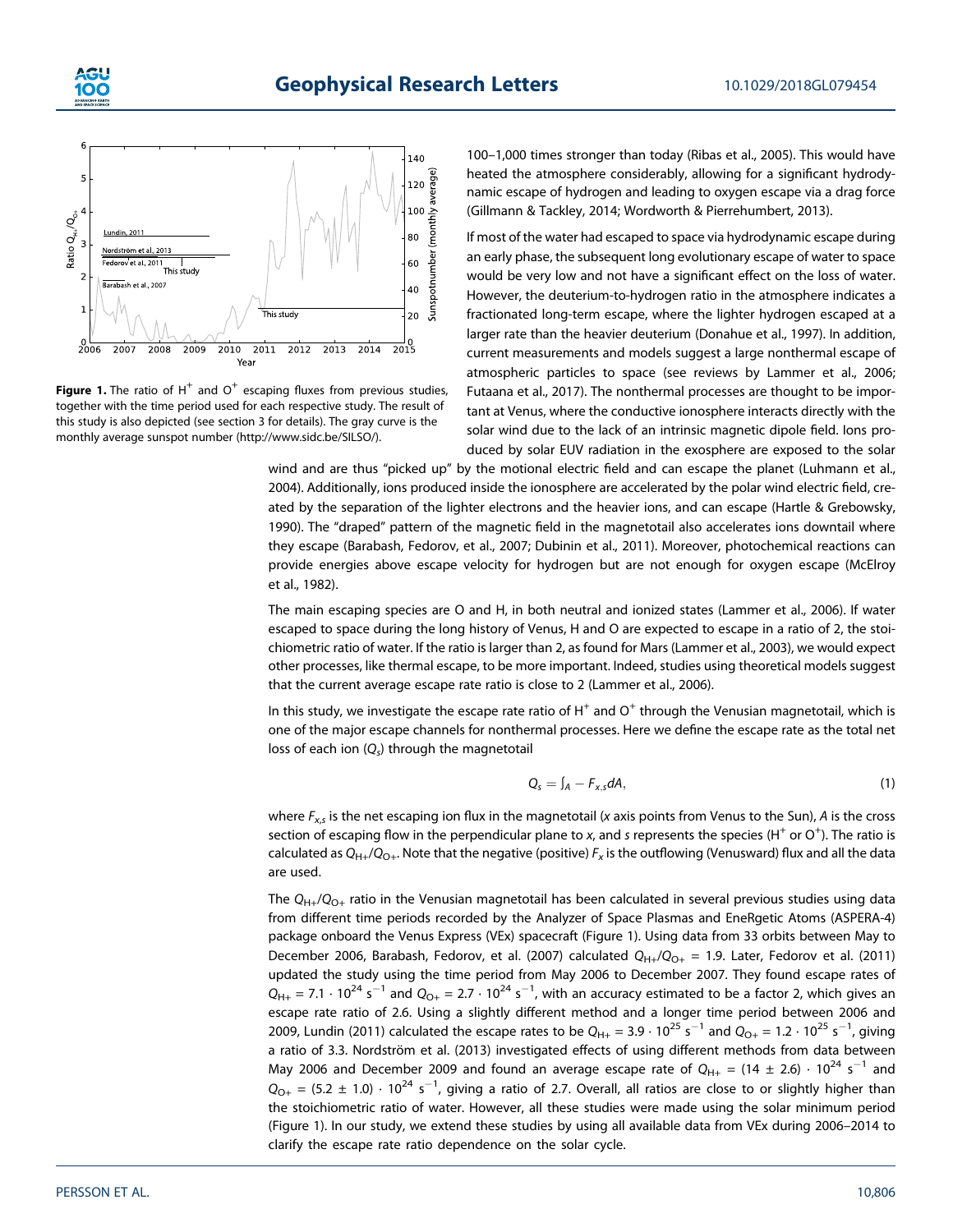### **2. Instrumentation**

We use data from the ion mass analyzer (IMA), a part of the ASPERA-4 experiment onboard VEx. VEx had a 24 hr highly elliptical orbit with a nominal pericenter at 250 km near the north pole, which provided ~3,000 orbits with measurements of the Venusian plasma environment over 8 years. IMA is a top-hat type electrostatic analyzer. Its field of view is divided into 16 azimuth sectors with a resolution of 22.5°. By using an electrostatic deflector system in front of the top-hat analyzer, IMA determines the elevation angle of the incoming ions, with an aperture of ±45°. The elevation angle is separated into 16 steps with a resolution of 5.6°. The total angular field of view is  $\sim$ 2π sr, while a part of the aperture is blocked by the spacecraft body. An electrostatic analyzer is used to measure the ion energy per charge from 10 to 36 keV/q, with 96 logarithmically separated energy steps (Δ*E*/*E* = 7%). A permanent magnet assembly gives information about the mass per charge with a moderate mass resolution, sufficiently separating  $H^+$ , He<sup>++</sup>, and He<sup>+</sup> and heavy ions  $(O^+, O_2^+,$  and  $CO_2^+$ ). The time resolution obtaining the full 3-D velocity distribution is 192 s. Barabash, Sauvaud, et al. (2007) describe the instrument in more detail.

### **3. Method and Results**

We calculate the escape rates of  $H^+$  and  $O^+$  through the Venusian magnetotail from the IMA measurements for two time periods: solar minimum (April 2006 to August 2009) and solar maximum (October 2010 to November 2014). The mass separation was done as described in Fedorov et al. (2011), where the heaviest ions are assumed to be  $\overline{O^+}.$  We then produce an average differential flux of proton and oxygen ions in the magnetotail. In theory, the average differential flux has six degrees of freedom (energy, two incoming directions, and the position of the spacecraft). In this study, we assume an axisymmetric magnetotail, reducing the degrees of freedom to five. It is known that the Venusian magnetotail is asymmetric with respect to the direction of the solar wind motional electric field,  $E_{\text{mot}} = -v_{sw} \times B_{\text{IMF}}$ , where  $v_{sw}$ is the solar wind velocity and *B<sub>IMF</sub>* is the interplanetary magnetic field (Jarvinen et al., 2013; McComas et al., 1986; Zhang et al., 2010). However, because the escape rates are not sensitive to the choice of frame (Nordström et al., 2013), we use a cylindrical frame to represent the real space. *X* is along the Venus-Sun line, and *R* is the distance from the *X* axis. In velocity space, we use a spherical coordinate system with its origin in the spacecraft and define two angles: the azimuth angle as  $\theta = \tan^{-1} (Vy/Vx)$  and the elevation angle as  $\varphi = \sin^{-1}$  (*Vz*/*V*), where *Vy* is in the opposite direction to Venus orbital motion, *Vz* is normal to the ecliptic plane, and V is the speed.

The magnetotail is divided into spatial bins with a size of  $\Delta X$  = 0.2 R<sub>V</sub> and  $\Delta R$  = 0.3 R<sub>V</sub>, where R<sub>V</sub> is the radius of Venus (6,052 km). The energy space is divided as to be linearly distributed in velocity with Δ*v* = 5 km/s. The elevation and azimuth angles have bin sizes of Δ*θ* = 1.8° and Δ*φ* = 3.6°. Then, the measured differential flux is assigned to the corresponding spatial bin where the spacecraft was located at the start time of each measurement, and to the corresponding energy and angular bins. By taking the arithmetic average in each five-dimensional bin, we can extract the average differential flux  $\bar{J}(X_i,R_j,\phi_k,\theta_l,E_m)$  . Note that the energy, incoming directions, and the differential flux here are corrected to the Venus-fixed frame considering the spacecraft motion. Figure 2 shows examples of the average differential flux. The method of creating the average differential fluxes removes a bias from the angular coverage of the instant measurements (due to the non-4π field of view and the blockage by the spacecraft), as well as short temporal variations of the environment. Figure 2 confirms that the calculated average distributions cover most of the angular space. We disregarded bins with insufficient statistical significance, here less than 10 data points. The average number of data points in each bin is ~100.

The total flux for each spatial bin is then calculated through the integration

$$
F_x(X_i, R_j) = \mathcal{J}(X_i, R_j, \varphi_k, \theta_l, \mathsf{E}_m) \cos^2(\theta_l) \cos(\varphi_k) \mathcal{A} \varphi \mathcal{A} \theta \mathcal{A} \mathsf{E}_m, \tag{2}
$$

where Δ*Em* is the width of the energy bins. Figure 3 shows the calculated outflow fluxes. To separate the planetary protons from the solar wind protons we assume that the protons with velocities *<*200 km/s are of planetary origin, following previous studies (Fedorov et al., 2011; Nordström et al., 2013).

The flux  $F_x(X_i, R_j)$  is then used to calculate the net escape rate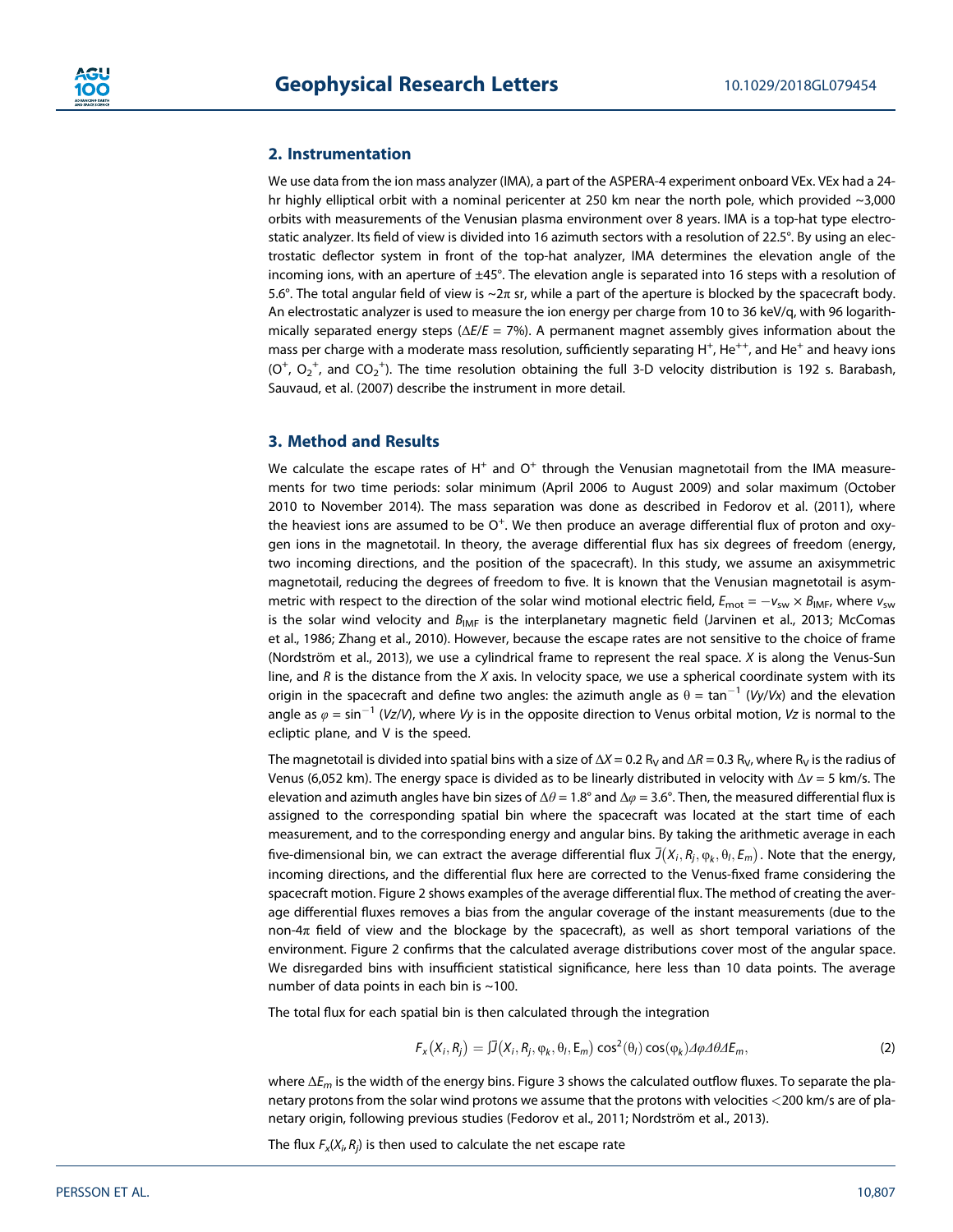

**Figure 2.** Average differential flux integrated over the whole energy range from the spatial bin at  $-1.9$  Rv  $<$   $x$   $<$   $-1.7$  Rv, 0.6 Rv  $<$  R  $<$  0.9 Rv. The azimuth angles between  $-90^\circ$  and 90° represent the fluxes toward Venus, while the azimuth angles between -180° to -90° and 90° to 180° represent the fluxes away from Venus. The color represents the differential flux for  $H^+$  during (a) solar minimum and (b) solar maximum and differential flux for  $O^+$  during (c) solar minimum and (d) solar maximum.

$$
Q_s = \frac{1}{N_i} \sum_{i,j} F_{i,j,x} 2\pi R_j \Delta R, \qquad (3)
$$

where *Ni* is the number of slices used in the X direction (5 in this case), *Rj* is the radius of the center of the bin used, and Δ*R* is the radial width of the spatial bin. We use the bins with the most frequent measurements to obtain the escape rates, namely, in the interval  $X = [-2.5, -1.5]$  Rv and  $R = [0, 1.2]$  Rv. The average escape rates for  $Q_{H+}$  and  $Q_{O+}$  during the solar minimum and maximum, with the corresponding escape rate ratios, are shown in Table 1. From solar minimum to solar maximum, a significant decrease in the H<sup>+</sup> escape rate is



**Figure 3.** Maps of the ion fluxes in cylindrical coordinates for H<sup>+</sup> during (a) solar minimum and (b) solar maximum, and for  $O<sup>+</sup>$  during (c) solar minimum and (d) solar maximum. The color represents the flux (equation (2)). Negative fluxes (reddish bins) are antisunward net flow, and positive fluxes (bluish bins) are Venusward net flow. The black solid curves indicate the outer rim of Venus, and the dashed curves indicate the modeled induced magnetosphere boundary (Martinecz et al., 2008). The black boxes in (a) indicate the bins used for calculating the average escape rates (equation (3)).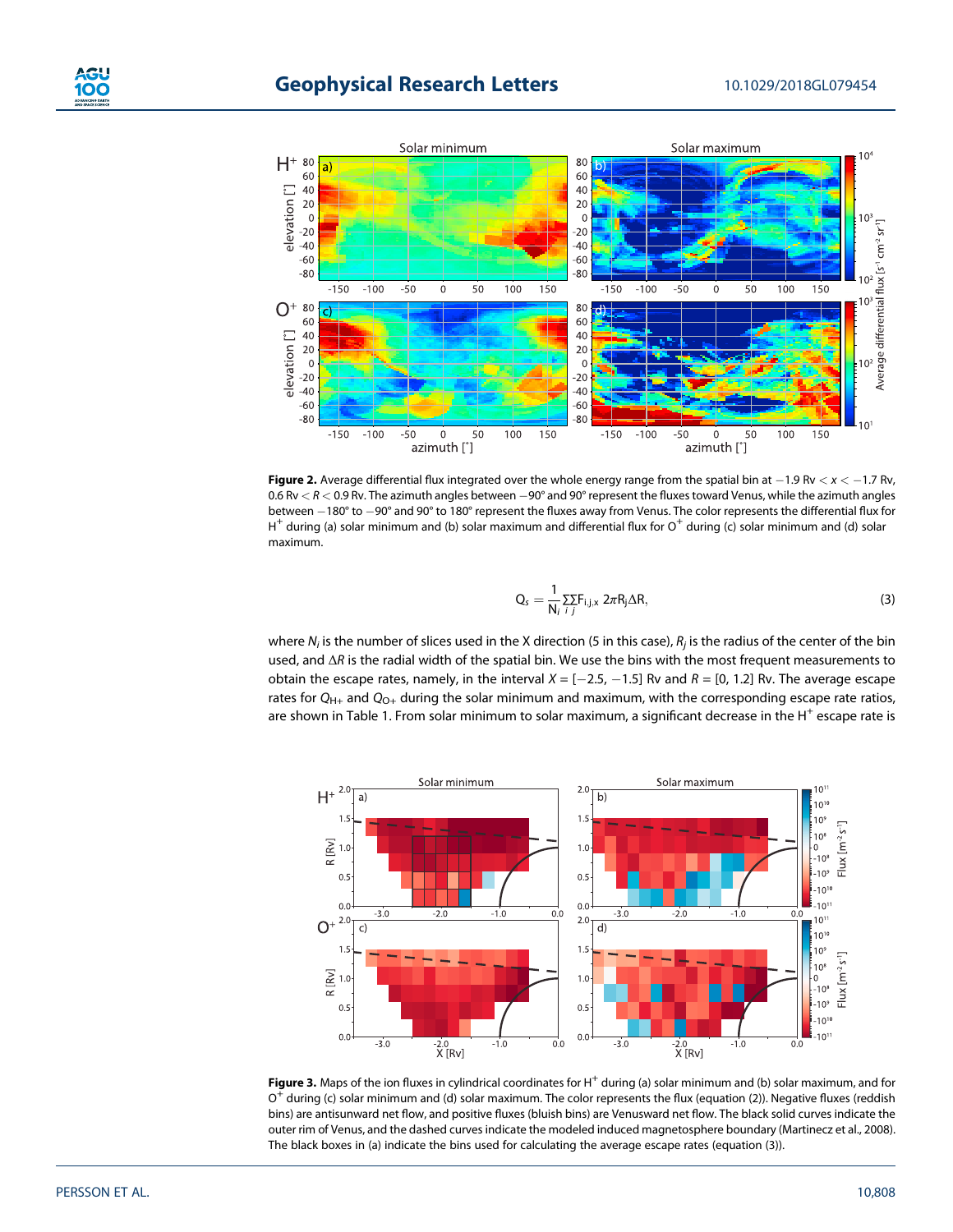

#### **Table 1**

*Average Escape Rates With the Standard Errors for H+ and O<sup>+</sup> and Corresponding Escape Rate Ratio Calculated for Solar Minimum (2006–2009) and Solar Maximum (2010–2014)*

|                                                                                                                                        | Solar minimum 2006-2009                                           | Solar maximum 2010-2014                                    |
|----------------------------------------------------------------------------------------------------------------------------------------|-------------------------------------------------------------------|------------------------------------------------------------|
| $H^+$ escape rate, $Q_{H+}$ [s <sup>-1</sup> ]<br>$0^+$ escape rate, $Q_{O+}$ [s <sup>-1</sup> ]<br>Escape rate ratio, $Q_{H+}/Q_{O+}$ | $7.6 \pm 2.9 \cdot 10^{24}$<br>$2.9 \pm 1.1 \cdot 10^{24}$<br>2.6 | $2.1 \pm 1.2 \cdot 10^{24}$<br>$2.0 \pm 1.1 \cdot 10^{24}$ |

seen, while the relatively small decrease of the  $O^+$  escape rate leads to the ratio decrease from 2.6 to 1.1. The error given for each calculated value is the standard error, calculated using the bootstrap method.

#### **4. Discussion**

The escape rates of  $O<sup>+</sup>$  from Venus decrease slightly from solar minimum to solar maximum (Table 1). The decrease here may be due to a combination of several effects of the solar cycle variations. The increase of the EUV flux from solar minimum to solar maximum leads to a decrease of the  $O^+$  escape rate (Kollmann et al., 2016). The average dynamic pressure decreases slightly from solar minimum to solar maximum (McComas et al., 2013), which also decreases the  $O<sup>+</sup>$  escaping flux (Edberg et al., 2011). However, the occurrence of high-dynamic pressure events is higher during solar maximum (Webb & Howard 1994), which leads to an increase in  $O^+$  flux. These effects may counteract each other, while as a whole, they lead to only a slight decrease in the total  $O<sup>+</sup>$  escape rate.

The  $H^+$  escape flux decreased by almost a factor 4 from solar minimum to solar maximum (Table 1). This decrease is mainly caused by the change in flow direction in the magnetotail. During solar maximum, a significant Venusward flow is present, mainly close to Venus and in the central magnetotail (Figures 2b and 3b). This is also consistent with the results of Kollmann et al. (2016), who report an increased Venusward flux of protons during high solar EUV fluxes. Such an increase in the Venusward flux is also seen in the  $O^+$  flows, although it is not as significant as for protons (Figures 2d and 3d). Kollmann et al. (2016) suggest a link between increased Venusward flow and magnetic reconnection (Zhang et al., 2012), but responsible mechanisms are yet unknown. A dedicated investigation on the Venusward fluxes will be part of future studies. Nevertheless, the Venusward fluxes, together with a vortex-like flow found by Lundin et al. (2013), create complex flow patterns in the magnetotail, and it is important to consider these for the calculations of the total net escape rates.

The assumption of the threshold 200 km/s to separate the planetary and solar wind protons may influence the results of this study. We use the same threshold used in previous studies (Fedorov et al., 2011; Nordström et al., 2013) for consistency. On the other hand, the used threshold of 200 km/s may be an overestimation of the proton flux since most of the planetary proton flux seem to have a speed of *<*140 km/s. If the threshold was put at 140 km/s,  $Q_{H+}$  (and thus  $Q_{H+}/Q_{O+}$ ) decreases both for solar minimum and maximum, but the trend over the solar cycle would remain.

The results in Table 1 show that  $Q_{H+}/Q_{O+}$  is close to the stoichiometric ratio of water over the investigated time period. Indeed, during the solar minimum condition, the ratio is slightly above 2, but during the solar maximum condition, the escape rate ratio is closer to 1. This indicates that hydrogen would remain in the Venusian system in some form, assuming that the magnetotail is the major escape channel. Moreover, we assumed here that the heavy ions are O<sup>+</sup>. If the escaping heavy ions include molecules such as O<sub>2</sub><sup>+</sup> and CO $_2^{\, +}$ , more oxygen atoms would escape than shown here. For example, if 50% of the heavy ions are O $_2^{\, +}$ or CO<sub>2</sub><sup>+</sup> (as is the case for Mars escaping flux; Carlsson et al., 2006), the escape rates increases to 4.4  $\cdot$  10<sup>24</sup> s<sup>-1</sup> for solar minimum and 3.0  $\cdot$  10<sup>24</sup> s<sup>-1</sup> for solar maximum. This leads to escape rate ratios of 1.7 and 0.7, respectively. Consequently, even more hydrogen than oxygen would remain in the Venus system.

The nonthermal escape through the Venusian magnetotail is not the only escape channel. We may include escape rates from other sources to deduce the total escape rate ratio. Lammer et al. (2006) summarize the most significant escape sources as photochemical reactions, pickup ions, electric field force in ionospheric holes, detached plasma clouds, and sputtering. Such sources were studied using theoretical models with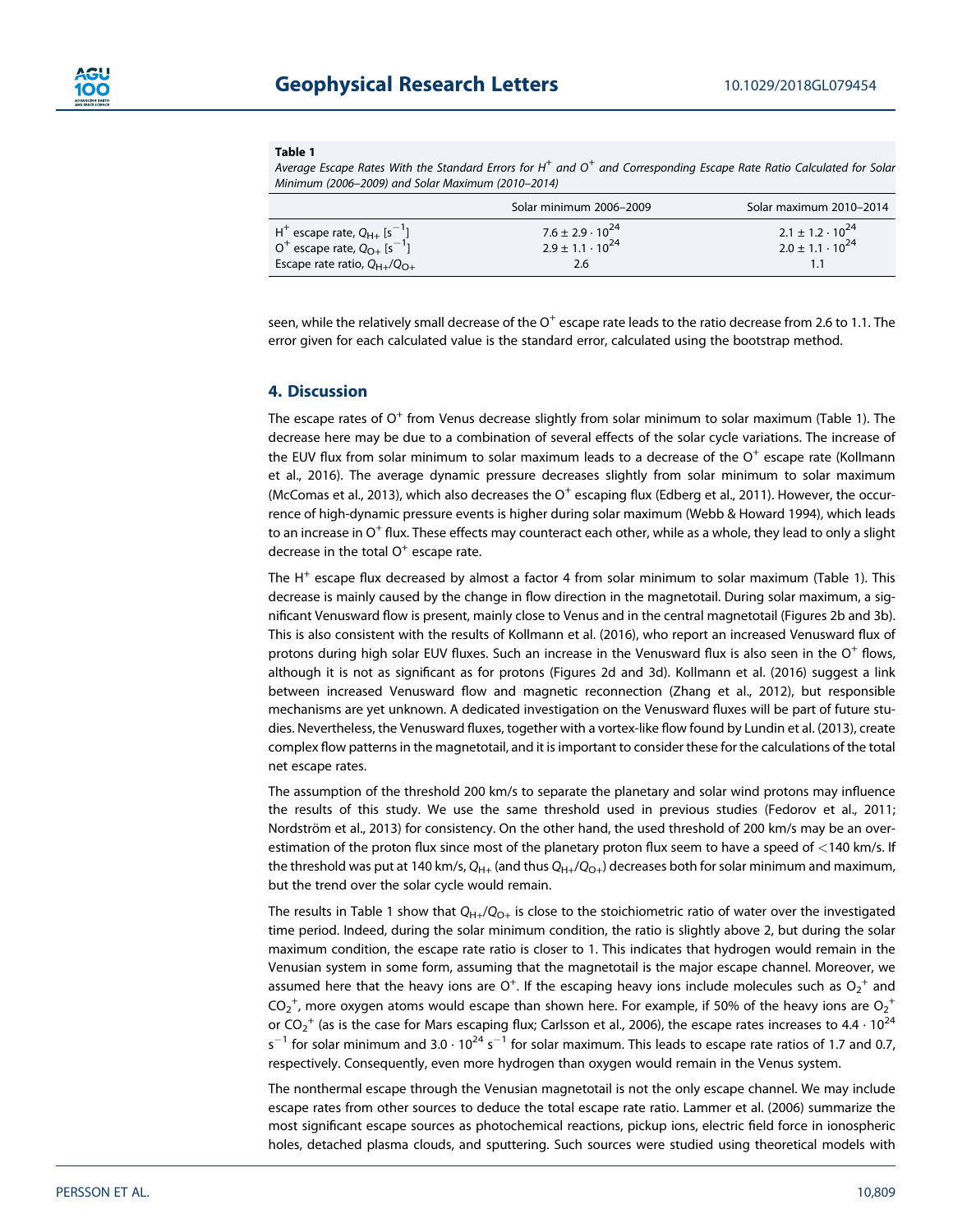inputs mainly from measurements by the Pioneer Venus Orbiter. These indicate that a lower limit on neutral escape rate is 50% of the H<sup>+</sup> escape and 25% of the O<sup>+</sup> escape. If these escape rates are added to the results of this study we get escape rate ratios of 3.2 for solar minimum and 1.3 for solar maximum. However, the total ion escape includes the pickup ion process, the main escape channel of which is in the magnetosheath, outside of the area used in this study. As summarized by Lammer et al. (2006) the pickup ion escape rate is of the same order as the escape of ions through the magnetotail. Including this in the results of this study, the total escape rates for oxygen and hydrogen are higher, but the escape rate ratios do not change significantly. Lammer et al. (2006) also indicate that the escape rates from the models are highly variable. Thus, depending on the other escape channels, the average escape rate ratio might change slightly but is expected to stay around 2.

The results of the escape rate ratio may be used to extrapolate backward in time in order to discuss the history of the atmospheric evolution of Venus, while a quantitative assessment is a challenging task for the future. For example, extraordinary conditions such as 100–1,000 times higher EUV flux (Ribas et al., 2005) and 100 times higher dynamic pressure (Wood, 2006) at 3.9 Ga should be considered. These conditions are not realized in today's solar conditions. However, provided that the magnetotail is the main escape channel and that the dependency of the  $Q_{H+}/Q_{O+}$  ratio on the solar cycle variations are kept at the current state, we may infer from this study that the long-term escape rates from Venus have been dominated by the oxygen ions. This resulted in the conclusion that the hydrogen, dissociated from the water molecules, remained to a higher degree than oxygen in the atmosphere, surface, and interior of Venus. In other words, Venus could be more reduced than oxidized. Otherwise, other escaping mechanisms, preferably applicable to hydrogen, would have operated.

## **5. Conclusions**

We used 8 years of data obtained by the ASPERA-4 experiment on the VEx spacecraft and derived the ratio of escaping flux between H<sup>+</sup> and  $O<sup>+</sup>$  in the Venus magnetotail. The ratio was found to be 2.6 for solar minimum, while it decreased to 1.1 for solar maximum. The decrease is mainly caused by the significant increase in the return flow of protons toward the planet in the Venusian magnetotail at solar maximum conditions, which decreases the escape rate from 7.6  $\cdot$  10 $^{24}$  s $^{-1}$  at solar minimum to 2.1  $\cdot$  10 $^{24}$  s $^{-1}$  at solar maximum. The oxygen outflow flux was almost the same over the solar cycle, from 2.9  $\cdot$  10<sup>24</sup> s $^{-1}$  at solar minimum to 2.0  $\cdot$  10<sup>24</sup> s $^{-1}$  at solar maximum. The main reason for the decrease in the net escape flux is the structure of the magnetotail: A strong return flow toward Venus was found during the solar maximum condition. Considering that the Sun and solar wind conditions in the last 3.9 Ga resemble the solar maximum more than the solar minimum condition and that the dependency of the *Q*H+/*Q*O+ on the solar cycle variations are kept at the current state, the historical escape rate ratio could clearly be below 2 (the stoichiometric ratio of water). Consequently, the oxygen atoms dissociated from water molecules have escaped to space more efficiently than the hydrogen atoms. Therefore, a high oxidation of Venus is unlikely. Otherwise, other escaping mechanisms, preferably applicable to hydrogen, would have operated.

#### **Acknowledgments**

The Swedish contribution to the ASPERA-4 experiment on VEx was supported by the Swedish National Space Agency (SNSA). We acknowledge the European Space Agency (ESA) for supporting the successful VEx mission. Persson acknowledges support to her graduate studies from SNSA (Dnr: 129/14). ASPERA-4/IMA data used in this study are publicly available via ESA Planetary Science Archive.

#### **References**

- Albarède, F. (2009). Volatile accretion history of the terrestrial planets and dynamic implications. *Nature*, *461*(7268), 1227–1233. [https://doi.](https://doi.org/10.1038/nature08477) [org/10.1038/nature08477](https://doi.org/10.1038/nature08477)
- Barabash, S., Fedorov, A., Sauvaud, J. J., Lundin, R., Russell, C. T., Futaana, Y., et al. (2007). The loss of ions from Venus through the plasma wakes. *Nature*, *450*(7170), 650–653.<https://doi.org/10.1038/nature06434>
- Barabash, S., Sauvaud, J.-A., Gunell, H., Andersson, H., Grigoriev, A., Brinkefeldt, K., et al. (2007). The analyser of space plasmas and energetic atoms (ASPERA-4) for the Venus Express mission. *Planetary and Space Science*, *55*(12), 1772–1792. [https://doi.org/10.1016/j.](https://doi.org/10.1016/j.pss.2007.01.014) [pss.2007.01.014](https://doi.org/10.1016/j.pss.2007.01.014)
- Carlsson, E., Fedorov, A., Barabash, S., Budnik, E., Grigoriev, A., Gunell, H., et al. (2006). Mass composition of the escaping plasma at Mars. *Icarus*, *182*(2), 320–328.<https://doi.org/10.1016/j.icarus.2005.09.020>
- Donahue, T. M., Grinspoon, D. H., Hartle, R. E., & Hodges, R. R. Jr. (1997). Ion/neutral escape of hydrogen and deuterium: Evolution of water. In S. W. Bougher, D. M. Hunten, & R. J. Phillips (Eds.), *Venus II: Geology, Geophysics, Atmosphere, and Solar Wind Environment* (p. 385–414). Tucson: The University of Arizona Press.
- Dubinin, E., Fraenz, M., Fedorov, A., Lundin, R., Edberg, N., Duru, F., & Vaisberg, O. (2011). Ion energization and escape on Mars and Venus. *Space Science Reviews*, *162*(1-4), 173–211.<https://doi.org/10.1007/s11214-011-9831-7>
- Edberg, N. J. T., Nilsson, H., Futaana, Y., Stenberg, G., Lester, M., Cowley, S. W. H., et al. (2011). Atmospheric erosion of Venus during stormy space weather. *Journal of Geophysical Research*, *116*, A09308.<https://doi.org/10.1029/2011JA016749>
- Fedorov, A., Barabash, S., Sauvaud, J. A., Futaana, Y., Zhang, T. L., Lundin, R., & Ferrier, C. (2011). Measurements of the ion escape rates from Venus for solar minimum. *Journal of Geophysical Research*, *116*, A07220.<https://doi.org/10.1029/2011JA016427>